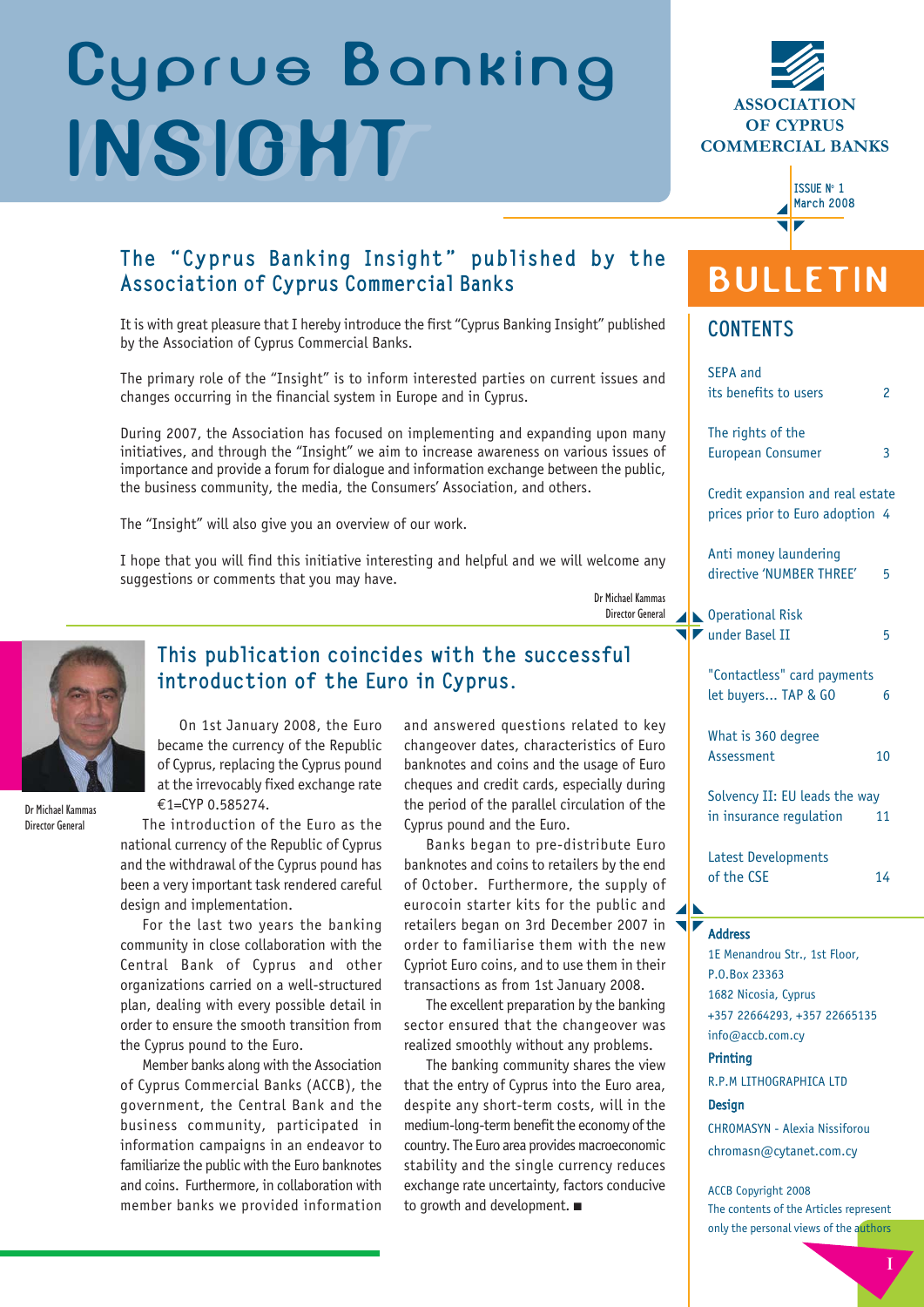



Marios Nicolaou Senior Officer Payment Systems

## SEPA and its benefits to users

Following the successful application of the Euro, the European Commission and the European Central Bank expressed their ambition to also unify the domestic payment systems of the Member States, as it would be crucial for the integration of the European internal market. Bearing the above in mind, the European Payments

Council, (which is the decision-making and coordinating body of the European Banking industry in relation to payments), undertook the creation of the SEPA project, (Single Euro Payments Area), whose main scope is to provide faster, safer, cheaper and fully unified electronic payments within the European Union (EU). SEPA will be implemented by the 27 Members States, as well as Switzerland, Norway, Iceland and Liechtenstein.



no longer need to maintain one Bank account at home and another one abroad, since electronic payments within the EU will be as easy, quick and as cheap, as national payments. For example, SEPA could be applied for paying rent for children studying abroad, paying for holidays from home, or for paying for services provided by nondomestic companies (such as telephone, insurance and other utilities). By increasing the use of electronic

> payments (and subsequently reducing the use of cheques and cash), consumers will be able to save time since they will no longer have to wait in queues for their domestic transactions. Instead, they will be able to effect payments by electronic means, at the comfort of their own home or office.

> **Companies** will be able to perform all Euro-denominated payments centrally

from a single Bank account in one EU country. The handling of payments will be easier as all incoming and outgoing payments will be from the same account and will take the same form. This will enable companies to consolidate their payments and perform better liquidity management. At the same time cross-border payments will be quicker, more efficient and will cost the same as domestic payments (for transactions of less than EUR50.000).

**Banks** have so far incurred substantial costs for the implementation of SEPA in terms of infrastructure, new systems and training of employees. Nevertheless in the medium to long term, the new conditions are expected to improve the situation, since SEPA will simplify procedures and will provide equal and open access to the whole European market, thus improving reachability, transparency and interoperability. SEPA will also encourage competition and will enable Banks to negotiate better conditions with service providers. In addition, Banks will be able to further expand their business by offering customers value-added services such as e-invoicing and e-reconciliation.

Through SEPA, the **Public Authorities** will be able to receive Taxes, VAT and Social Insurances as well as pay salaries and pensions to government employees, by electronic means rather by cheques or cash. By effecting electronic payments, public authorities will be able to save costs, since they will no longer need to maintain many of their cash counters or other related departments. In addition they will be able to better administer the national inflow and outflow of funds, since payments will be effected quicker, with more efficiency and with less likelihood of error. ■

SEPA will be the area where citizens, companies and other economic stakeholders will be able to make and receive payments in Euro, whether domestically or cross border, under the same basic conditions, rights and obligations regardless of their location. SEPA will also enable citizens to make electronic payments to anyone within the EU, using a single Bank account and a single set of payment procedures. In addition, SEPA will aim to slowly diminish the issue of cheques and use of cash, since their usage is associated with several risks to the public, such as the issue of post-dated cheques (which could lead to the receipt of uncovered cheques), theft and the receipt of counterfeited cheques or money bills.

The three main SEPA instruments are Credit Transfers, Payment Cards and Direct Debits. Some aspects of the SEPA Cards Framework have already started to be applied through the issue of the "Chip & Pin" Cards, in many EU countries. SEPA Credit Transfers were launched on the 28th of January 2008 and SEPA Direct Debits are expected to be offered from the beginning of November 2009. It should be noted that from the 28th of January 2008 until the end of December 2010, Banks will be able to offer both their existing instruments as well as their SEPAcompliant ones, whereas from the 1st of January 2011, only the SEPA-compliant products will be available.

SEPA will provide a series of benefits to all involving stakeholders. A brief description is provided below:

A growing number of European Consumers live, work or study outside their home country. With SEPA they will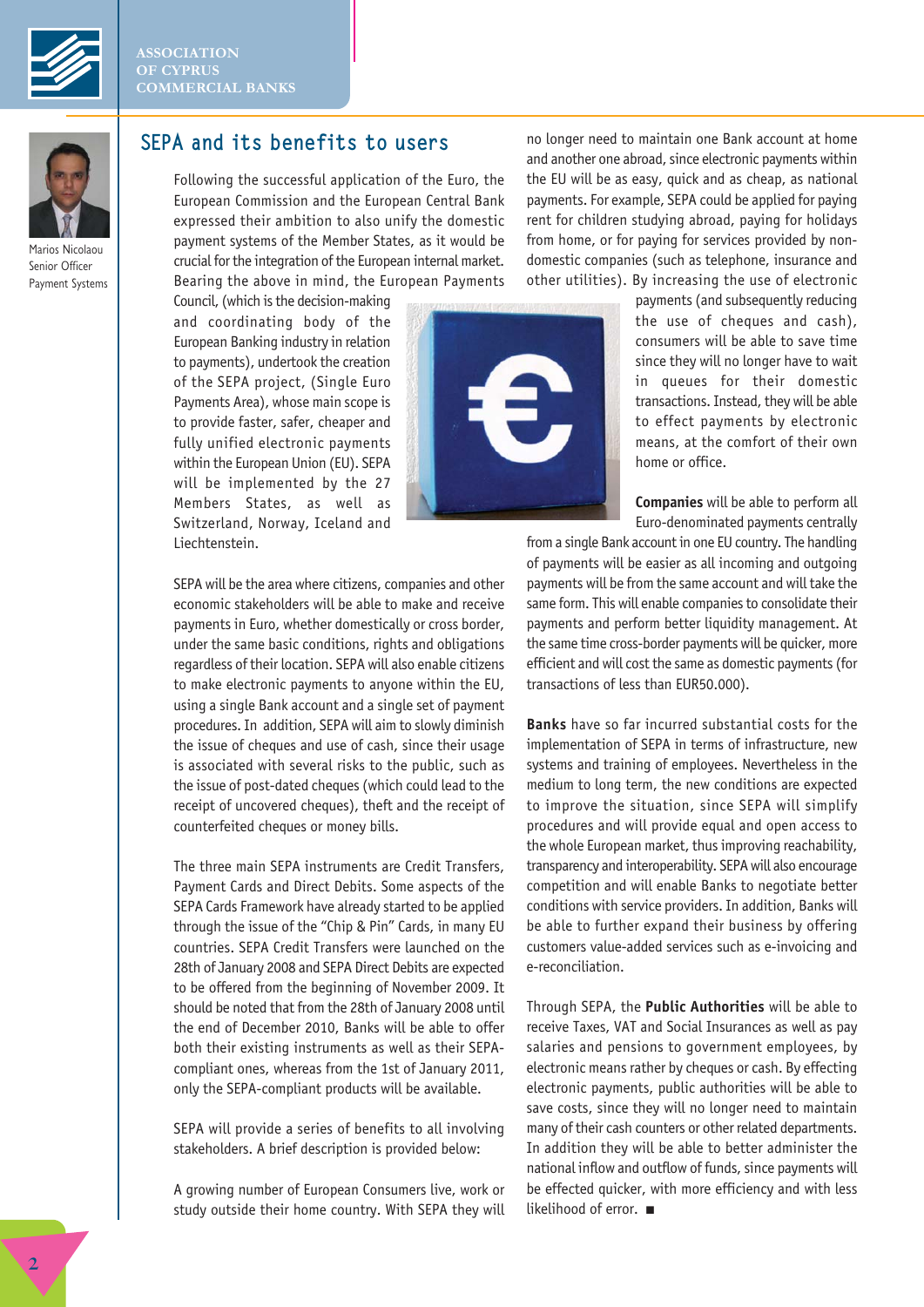# The rights of the European Consumer

One of European Union's strategic objectives is the improvement of the quality of life of all its citizens. The European market offers the chance to over 490 million consumers in the 27 Member States to access a wide range of products and services. The EU seeks to ensure that all citizens enjoy universal access to high quality goods and services at affordable prices. The Union perceives its citizens as the real players of market forces. Recognizing consumers as essential economic agents in the Internal Market, the EU concentrates in boosting consumer confidence as the key to a competitive and flourishing single market. In this sense, the European Commission's vision is to protect consumer rights and ensure that wherever you are in the EU and whatever you decide to buy, you will benefit from the same high level of consumer protection on the basis of a single set of rules.

Improvement of EU legislation and regulations are the means of achieving the above goal. A large number of measures have already been taken to safeguard consumer's wider interests in the areas of fair business practices, misleading advertising, price transparency, unfair contract terms, distance selling and e-commerce, holiday packages and travelers' rights.

## In 2006, the EU adopted a new

consumer protection programme (EU Consumer Policy Strategy) for the period of 2007 – 2013. The two main objectives are (a) to ensure a high level of consumer protection through better consultation and better representation of consumers' interests and (b) to ensure the effective application of consumer protection rules, through cooperation, information, education and redress schemes. In March 2007, the European Commission set out its strategy for implementing the new programme by improving current legislation and new proposed guidelines for good business practices to cover all aspects of consumer protection. The Commission's vision is to achieve by 2013 a single, simple set of rules for the benefit of consumers and retailers alike.

In the field of the financial services, the work is focused mainly on Consumer Credit, Mortgage Credit and the Distance Marketing of financial services.

Consumer Credit plays an important role in the EU economy. According to statistical data it levels to one tenth of the EU GDP. The consumer credit market in the EU is worth over €800 billion, with an average annual growth rate of over 8%. Aiming to create an environment where consumers were sufficiently protected throughout the EU, the first directive on Consumer Credit was adopted in 1987 and amended in 1990 and 1998. However, data showed that the internal market was still not functioning to a full extent as cross-border consumer credit represents less that 1% of the volume of credit transactions. This was due to lack of communication in other languages, lack of personal contact but more importantly due to lack of consumer confidence and quality of information. The Commission, therefore, in an attempt to tackle these barriers and open up crossborder trade, proposed a new directive on Consumer Credit which is focused on transparency, harmonization and comparable information.

> On 16th January 2008, the European Parliament adopted the new Directive. The scope of the Directive excludes home loans and mortgage credit and covers credit agreements between €200-€75,000. The Directive foresees key rights for consumers, such as the 14-day right of withdrawal from the contract, the right of early repayment at any time, the Annual Percentage Rate of Change (APRC) indicating the cost of the loan which can be

compared all over Europe, a list of pre-contractual information allowing consumers to compare offers before they conclude the contract and contractual information concerning the rights and obligations of consumers once they decide which loan to take out. Beginnning of 2010, all EU countries must apply the same provisions so that cross-border transactions function with the same, simple and transparent regulations throughout Europe.

Mortgage Credit is considered one of the greatest financial commitments consumers make in a lifetime, and therefore a number of guidelines have been endorsed to provide consumer protection in this area as well. These guidelines are set out in Voluntary Codes of Conduct where mortgage lenders commit themselves in giving borrowers general information as to the different types of products offered including all costs associated with mortgage credit as well as information on the specific product the consumer is interested in. In this way, consumers can make an informed choice by first comparing all possible products



Maria Ioannou Senior Officer Consumers Affairs

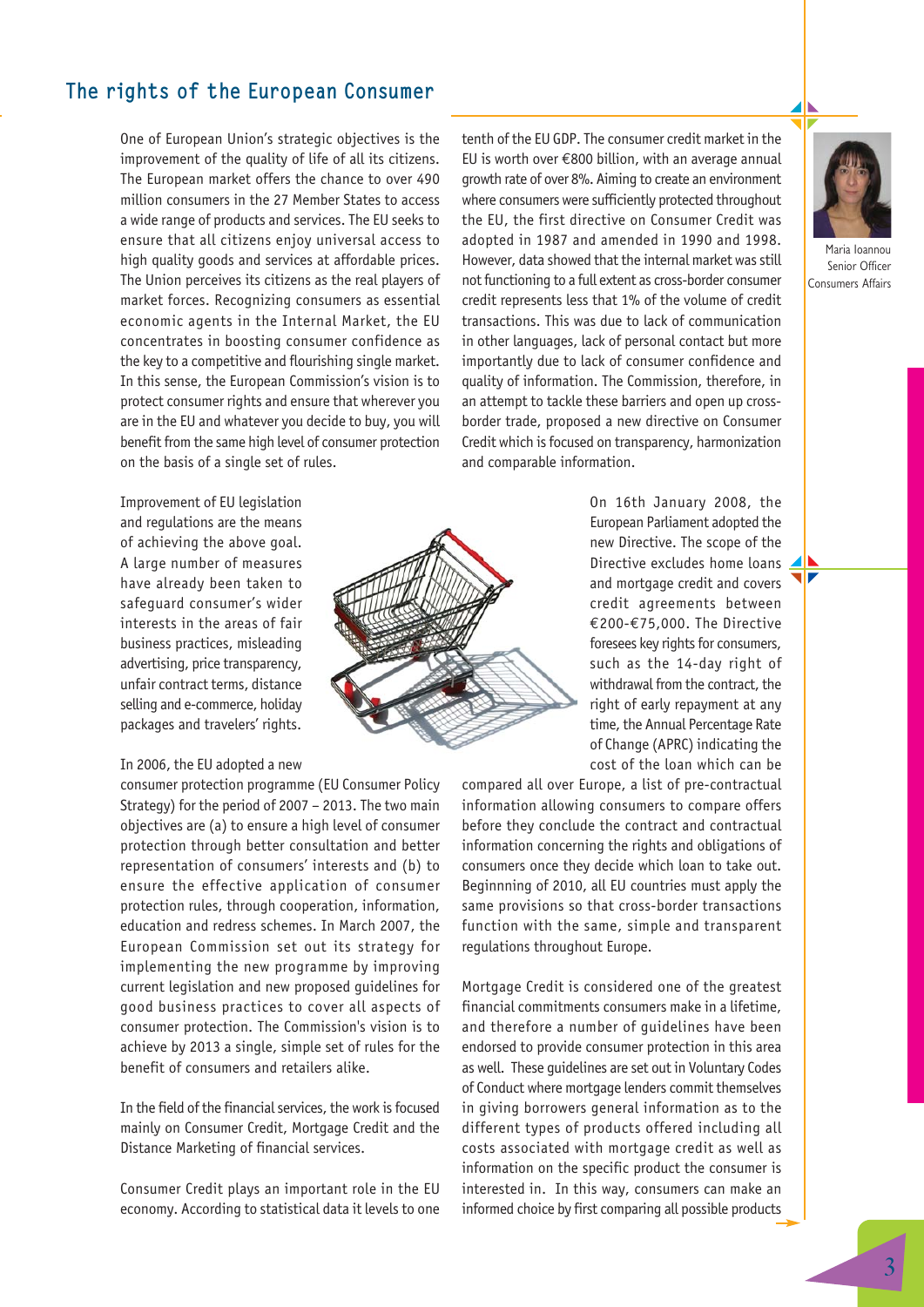

offered by lenders in all Member States. In order to increase harmonization and consumer protection in this area, the Commission issued a White Paper for the integration of the mortgage credit market on December 2007.

Another area which has greatly evolved over the past years is internet transactions across borders, that is, when financial services are bought and sold over the internet/phone/fax in the fields of banking services, investment funds, insurance deals etc. The EU adopted in 2002, the Directive on Distance Marketing of Financial Services which lays down fundamental consumer rights. Similarly, the Electronic Commerce Directive (2000/31/EC) ensures legal certainty and consumer confidence by laying down a clear framework for electronic commerce in the internal market.

Nevertheless, the EU aims to strengthen consumer protection, not only by improving laws and regulations, but also by other means such as supporting EU Consumer Associations, Consumer Centers and education campaigns. The European Consumer Centers Network (ECC-Net) provides advice to EU citizens on their rights and assists with consumer complaints and the resolution of disputes concerning cross-border transactions throughout Europe. Additionally, each Member State has set up its own European Consumer Centre aiming to educate and inform European consumers so that they are aware of their rights when shopping or buying services within the European Union without putting in danger their health, safety and financial interests.

The Commission has been also active in promoting the development of Alternative Dispute Resolution (ADR) schemes, known as 'out-of-court mechanisms'. The Commission initiated a set of principles in order to ensure minimum standards for the settlement of consumer disputes across Europe. These standards were published in the form of Recommendations (1998 and 2001) and give consumers and businesses confidence that their disputes will be handled fairly and effectively. Following this, most Member States have developed their own Alternative Dispute Resolution Schemes in the form of consumer complaints boards, arbitration mechanisms or Ombudsmen schemes. Compared to court procedures, ADR schemes are considered quicker, easier and cheaper. In 2001, the Commission launched a Europe wide network for out-of court settlement of cross border financial disputes, called FIN-NET. This network aims to facilitate out of court resolution of disputes when the consumer and the financial services provider come from different countries.

Undoubtedly, consumer policy has progressed substantially since the first programme for consumer information and protection was adopted in 1975. Still, progress needs to be made. The European Commission continues its efforts to boost further consumer protection and safety in cross border transactions, so that all European citizens will make more informed decisions and will be able to take full advantage of the opportunities of the Single Market. ■

Michael Kronides Senior Officer Banking Supervision

# Credit expansion and real estate prices prior to Euro adoption

During the last year two issues have received considerable attention from both policy makers and the media, namely credit growth and rapidly rising house prices. In order to analyse the cause and the effects of these issues it is important to observe similar phenomena that appeared in a number of countries prior to adopting the euro.

Rapid expansion in bank credit begun in several euro area countries about five years before euro adoption, and in fact peaked during the accession year. The main reasons for the lending boom were the decline in interest rates, the improved growth prospects and the liberalisation of financial markets. Bank credit to the private sector rose dramatically, especially in countries like Portugal, Spain and Greece. In Portugal the expansion started in 1995-6, reached its maximum in Q3 1999 at 28% and then returned within two years time to the 0- 5% range. It was accompanied by a relatively gradual reduction in real interest rates, falling from 7.2% in Q1 1995 to zero in Q1 1999 and remained around this value for the next few years. Despite the high growth rates of housing loans, real estate prices remained modest over the years. The lending boom in the Irish banking sector started around 1995 and real total loans to the non-financial sector increased by 32% at the peak in 1998. By 2002 the boom seemed to be over, however, in 2004 another period of strong loan expansion begun. In the first expansion phase corporate loans were the major source of expansion, whereas after 2002 this was taken over by housing loans. The drop of real interest rates from above 10% in 1993 to negative regions in 1998, remaining there with minor exceptions until 2004, influenced the magnitude and the time of occurrence of the lending boom. The surge of mortgage loans brought about a boom of house prices, growing at an annual rate of almost 20%. In Greece the lending boom begun around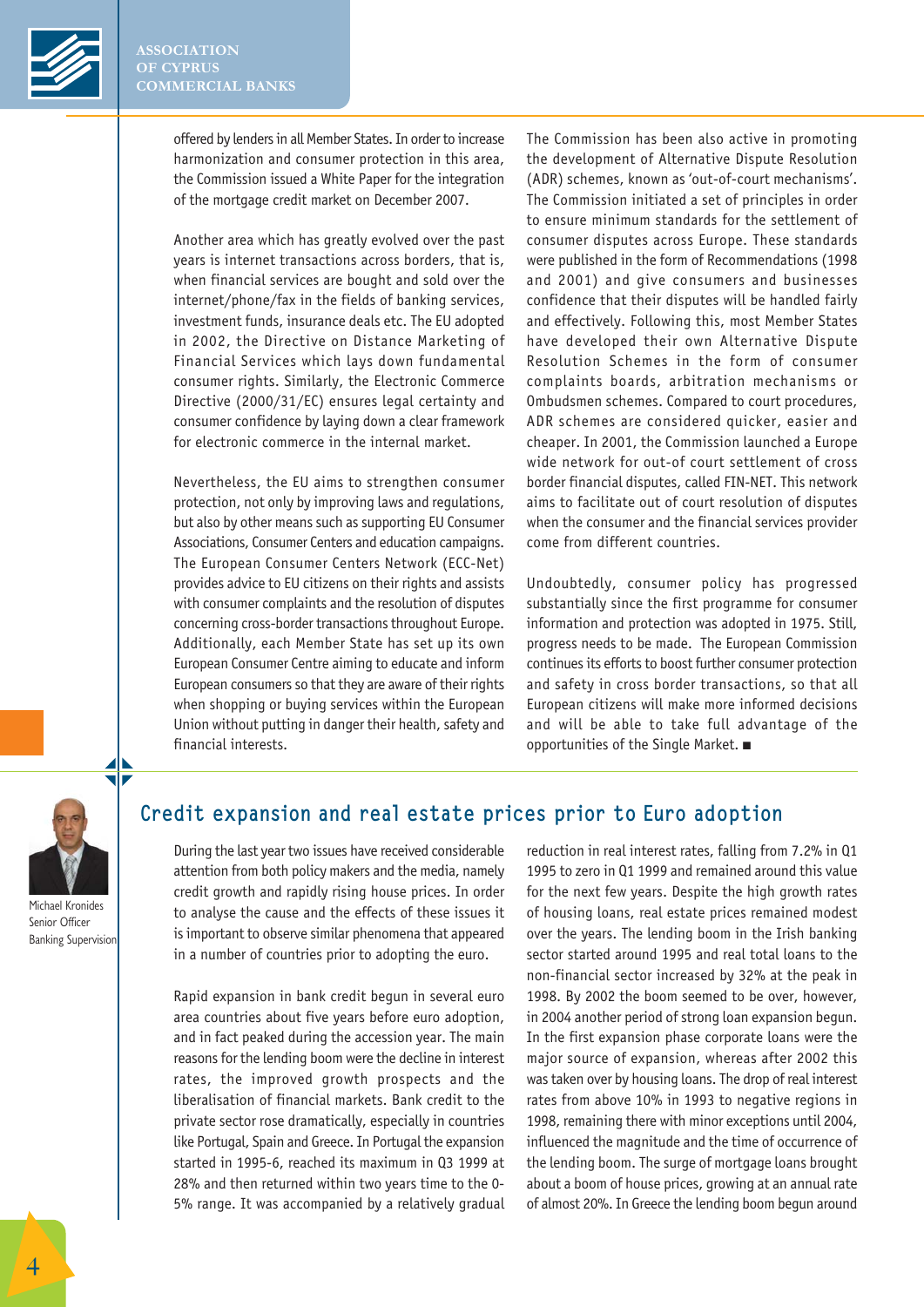necessarily followed by a banking crisis. In fact, during the years of credit expansion in Portugal, Ireland and Greece no substantial deterioration of the banking sector was noted. The strength of the banking sector was not undermined and no banking crisis was experienced. Capital adequacy ratios remained broadly stable over the period, non-performing loans remained low and profitability was stable but above the euro area average.

> Nevertheless, authorities must be vigilant and take measures to increase the resilience of the financial

1995, but it is not obvious whether this was related to monetary integration as there was no significant decrease in real rates. A more likely explanation of the expansion is the removal of foreign exchange controls. The last phase of the expansion started in 2000 and credit peaked in Q2 2001 at 22%, remaining above 10% throughout the period. During this time real rates dropped from 5-6% in 1999 to about 1% in 2000 and further into negative regions in the following years. Housing loans had the highest growth rate over the whole period. In general, no unwelcome developments were noticed except the steady increase of property prices at about 10% p.a.

H

 $\mathbb{I}$ 

An important issue that needs to be addressed is whether credit expansion has any impact on financial stability. From an economic point of view, periods of strong credit growth are associated with an overheating of the economy, creation of asset price bubbles and a possibility of a banking crisis. These effects are caused by a surge in domestic demand, inflationary pressures, underestimation of risks by banks during expansionary phases of the business cycle, loosening credit standards and finally high competition among banks trying to win market share. From an empirical point of view it is important to mention that rapid credit expansion may not necessarily be harmful for the financial sector, as evidence indicates that such periods are not

system and reduce the likelihood of risks materializing. Giving up monetary policy independence deprives accession countries of an essential tool for putting the breaks on rapid credit growth. As a result the line of defense against possible disruptive effects must come from strong supervisory and prudential oversight. Supervisory authorities must tighten prudential regulations and implement other policy measures to contain credit growth, especially in the case of mortgage lending and other real estate activities.

T

The most commonly applied measures are: enhancing regulations for banks to strengthen risk management and internal controls, tightening of provisioning rules for non-performing loans, increasing capital adequacy requirements, decreasing the maximum loan-to-value ratio for housing loans and imposing credit ceilings by restricting the volume of mortgage loans relative to other lending activities.

The rapid growth of credit to the private sector experienced during the years of pre eurozone accession may be beneficial for growth, but also pose risks to financial stability. Excessive credit growth requires continuous and close monitoring by supervisory authorities, and at the same time application of meaningful and appropriate prudential regulations and policy measures in order to minimize potential risks, improve the shock absorbing capacity of the financial system and allow bank lending to contribute to higher growth and efficiency. ■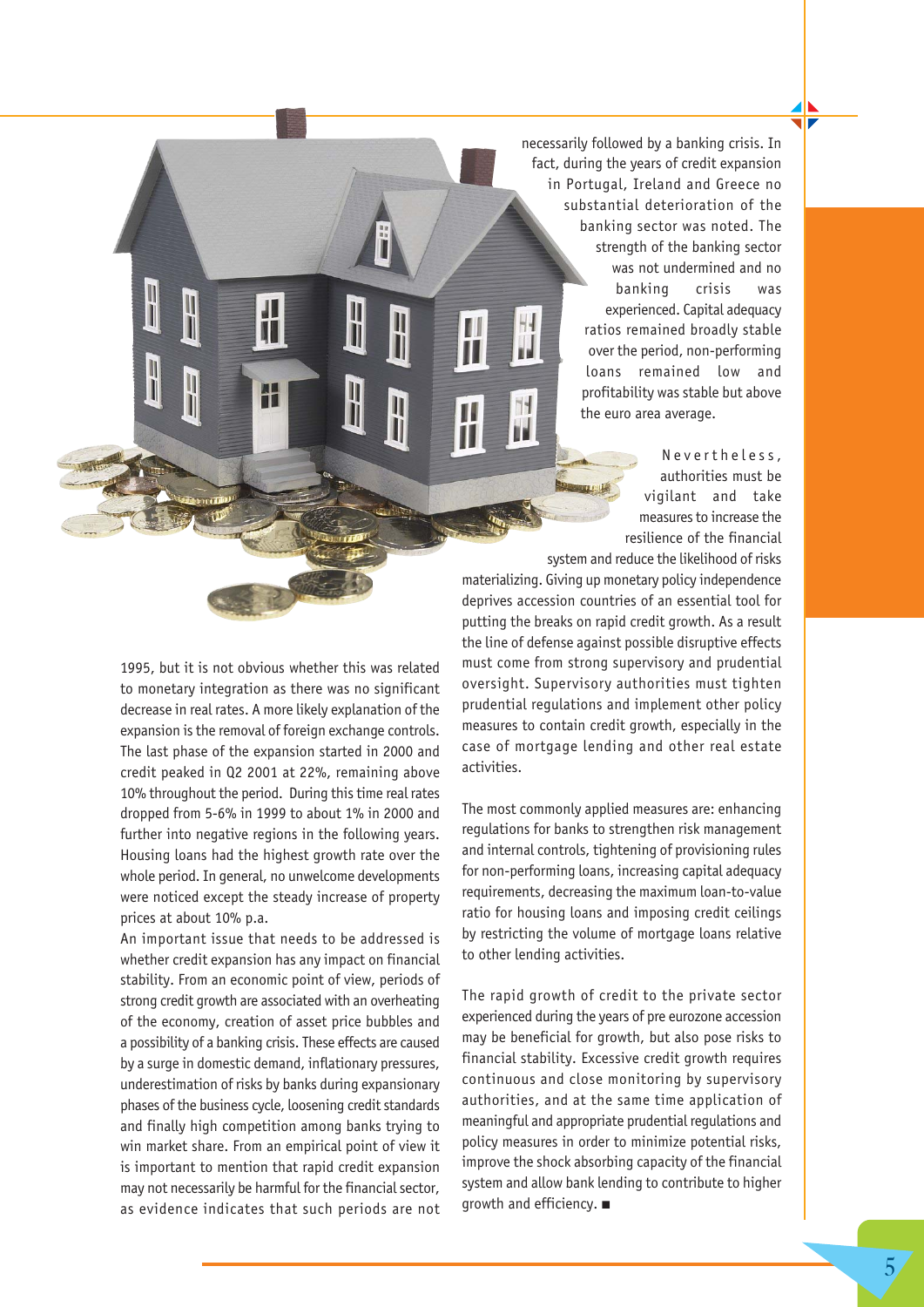



Elena Frixou Senior Officer Legal Affairs

# ANTI MONEY LAUNDERING DIRECTIVE 'NUMBER THREE':

Main changes to the EU anti money laundering framework and the Cyprus implementation

The Third Directive on the prevention of the use of the financial system for the purpose of money laundering (the 3rd AML Directive) was formally adopted by the EU in September 2005.

The principal aim of the 3rd AML Directive is to update European Legislation in line with the revised internationally agreed Financial Action Task Force (FATF) 40 recommendations on anti money laundering. Implementation of the 3rd AML Directive will help establish an EU-wide harmonized approach to dealing with the global problem of money laundering and terrorist financing.

The 3rd AML Directive reproduces much of the Second Anti money Laundering Directive (2nd AML Directive) but it is considerably more exhaustive and increases the range of the regulated sector. The main changes in the 3rd AML Directive are the following:

## Scope

The scope of the 3rd AML Directive is wider than the 2nd AML Directive as:

- (i) it specifically includes the category of trust and company service providers;
- (ii) it covers all dealers trading in goods who trade in cash over 15000 Euros; and
- (iii) the definition of financial institution includes life insurance intermediaries

## New Risks

The Directive takes account of modern risks and explicitly covers terrorist financing and vulnerable sectors (ie banning credit institutions from entering into a correspondent relationship with shell banks).

## **Risk Based Approach**

It introduces the requirement of a 'risk based approach' when applying the due diligence requirements. The use of the risk based approach demands from the regulated parties to apply their preventative measures and due diligence requirements according to the associated risks of each situation ie type of customer, business relationship, product or transaction.

## **Customer Due Diligence**

It provides more detailed customer due diligence requirements, in particular by providing examples



of when enhanced and simplified due diligence should be taken.

## **Beneficial Ownership**

The customer due diligence is expressly extended to the obligation to identify the beneficial owner(s) of any company, trust or similar arrangement.

The 3rd AML Directive defines the beneficial owner as the natural person who ultimately, directly or indirectly, owns or controls 25 percent or more of the shares or of the voting rights of a legal person.

## **Politically Exposed Persons**

Enhanced customer due diligence is required for Politically Exposed Persons (PEPs) in other Member States and in third countries. PEPs include all persons "who have been entrusted with prominent public functions and close family members or close associates of such persons".

## **Reliance on Third Parties**

It specifically covers the reliance of institutions on third parties and the mutual recognition of customer due diligence procedures between member states. Reliance is defined as permitting one regulated institution to rely on another to undertake the customer identification and verification responsibilities under the Directive.

### **Cyprus Implementation**

The 3rd AML Directive was implemented in the Cyprus Anti Money Laundering Framework on 13th December 2007 by the enactment of a revised Consolidated Legislation for the Prevention and Suppression of Money Laundering Activities (Consolidated AML Legislation).

Issues left on the discretion of each Member State have been accordingly inserted in the Consolidated AML Legislation. Hence the definition of the beneficial owner has been formulated in the Consolidated AML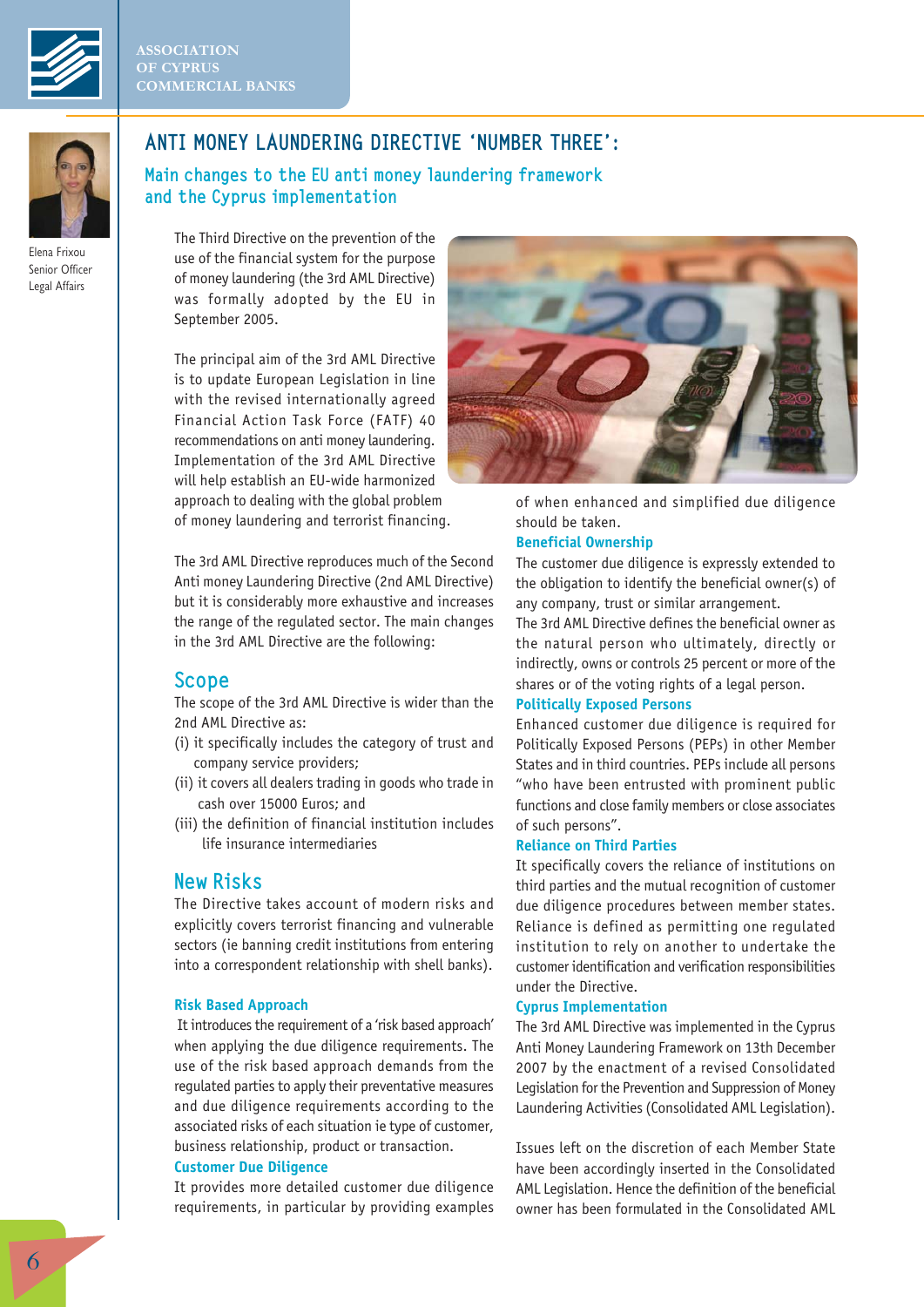Legislation as the natural person who ultimately, directly or indirectly, owns or controls 10 percent or more of the shares or of the voting rights of a legal person. Additionally a new article for the Exchange of Information has been inserted. Furthermore Trusts and Company Services providers are now caught under the scope of the Consolidated AML Legislation.

Articles which recital the risk based approach as dealt with in the 3rd AML Directive have also been incorporated in the Consolidated AML Legislation. The 'risk based' approach however is not a new perception for the Cyprus Banks as the concept and methods for its application have been included in a legally binding Guidance Note issued by the Central Bank of Cyprus, in November 2004.

Undoubtedly the introduction of further regulation for the suppression of money laundering and the fight against terrorist financing shall benefit indirectly the regulated sector as it shall increase the integrity of the sector. Furthermore the establishment of a pan EU

standard for money laundering preventative measures shall enhance the competitiveness between the different member states' regulated sectors and improve their productivity.

It is however of outmost importance for Member States to support the regulated sectors in their task of applying the provisions of the 3rd AML Directive. More specifically the regulated sectors should be allowed enough leeway to implement the risk-based approach in a flexible manner, without of course any substantial derogation from the basic principles that underline the core aims of the approach.

Additionally the EU and the Member States should take measures to help the regulated sectors to combat problems which hinder the application of the Directive such as the difficulty of the regulated sector to gain access to reliable information through gazettes and registers throughout the EU and internationally, to enable them to carry out identification in relation to 'beneficial owners' and 'political exposed persons'. ■

# Operational Risk under Basel II Need for Two-Step Approach

Historically organisations have accepted operational risk as an unavoidable cost of doing business. Although the risk applies to any organisation, it is of particular relevance to the financial industry, given its size and complexity, globalisation and the new threats to financial stability from rising geopolitical risk, poor corporate governance and systemic risk. Events such as the September 11 terrorist attacks, trading losses at Barings, AIB and National Australia Bank, and the Y2K scare serve to highlight the fact that the scope of risk management extends beyond merely market and credit risk. Now, operational risk is becoming a salient feature of risk management in financial institutions, especially after its inclusion in the New Basel Capital Accord (Basel II). Below, follows a description of operational risk and methods of its measurement.

## Definition and Description

Operational Risk is commonly defined as the risk of some adverse outcome resulting from acts undertaken (or omitted) in carrying out business activities, inadequate or failed internal processes and information systems, misconduct by people or from external events<sup>1</sup>. It should also be noted that the Basel Committee recognises that operational risk is a term that has a variety of meanings and therefore, for internal purposes, banks are permitted to adopt their own definitions of operational risk, provided the minimum elements in the Committee's definition are included.

These minimum elements may be devided in the following internal (i-iii) and external (iv) categories of risk:

- (i) process risk associated with operational failures stemming from the breakdown in established processes, failure to follow processes or inadequate process mapping within business lines (data entry errors, accounting errors, failed mandatory reporting, negligent loss of client assets);
- (ii) people risk from management failure, organisational structure or other human failures, which may be exacerbated by poor training, inadequate controls, poor staffing resources; internal fraud (misappropriation of assets, tax evasion, intentional mismarking of positions, bribery); improper business practices (market manipulation, antitrust, improper trade, fiduciary breaches, account churning);
- (iii) system risk, which reflects the operational exposure to disruptions and outright system, utilities, software and hardware failure in both internal and outsourced operations<sup>2</sup>;



Legal Affairs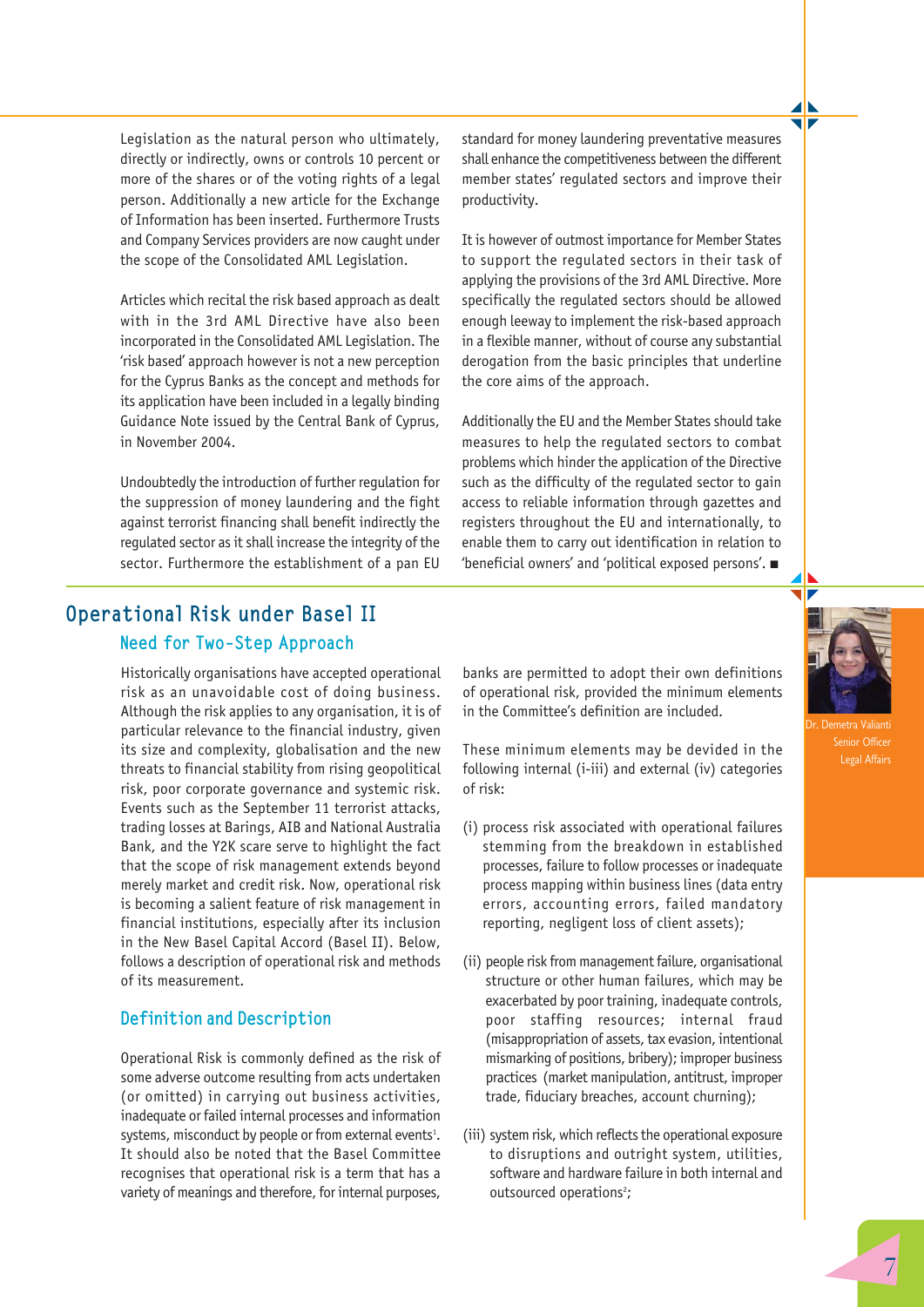

(iv) External operational risk (or external dependency risk) arising from environmental factors, such as a new competitor that changes the business paradigm, a major political and regulatory regime change, unforeseen (natural) disasters, terrorism, vandalism, External Fraud (theft of information, hacking damage, third-party theft and forgery), and other such factors that are outside the control of the firm<sup>3</sup>.

Finally, it should be noted that the Basel II definition includes legal risk. This may be failure to comply with laws as well as prudent ethical standards and contractual obligations. The definition however excludes strategic risk: i.e. the risk of a loss arising from a poor strategic business decision. Reputational risk is also excluded (i.e. damage to an organisation through loss of its reputation or standing) although it is understood that a significant but noncatastrophic operational loss could still affect its reputation

possibly leading to a further collapse of its business and organisational failure.

## Measurement of Operational Risk

The measurement and regulation of operational risk is quite distinct from and relatively more difficult than market risk and credit risk. This is due to its elusive and diverse nature from internal or external disruptions of business activities and the unpredictability of their financial impact $\lq$ .

These are three major methods to quantify operational risk<sup>5</sup>:

- (i) Basic Indicator Approach relating operational risk to business volume;
- (ii) Standardised Approach including various types of self-assessment;
- (iii) Advanced Measurement Approach relating to loss distributions.

## Cyprus

In Cyprus, banks will first use the Basic Indicator Approach. Only very few of them will use the standardized approach. However, their intention is to slowly move into the more complex approaches.

## Closing Remark

In relation to the methods described above, it has been arqued<sup>6</sup> that while qualitative self-assessments are prone to bias and rely on broad assumptions in support of general yet unconditional estimates, quantitative

models predict future losses conditional on the historical loss experience and often fail to account for the dynamic process of extreme outcomes. Thus, the complexity of operational risk will continue to require close collaboration between supervisors and banks as regards the implementation of regulatory guidelines that better reflect the incidence and impact of operational risk events. This is essential, so as to achieve a more risk-sensitive regulatory framework that aligns minimum capital requirements closer to the actual risks of bank assets. ■

1. Basel Committee on Banking Supervision, Basel II: International Convergence of Capital Measurement and Capital Standards: A Revised Framework--Comprehensive Version (June 2006b, BCBS Publications No. 128, Bank for International Settlements, www.bis.org/publ/bcbs128.htm).

www.fdic.gov/regulations/laws/publiccomments/basel/boardmem-oprisk.pdf.

3. R. M. Mark, "Operational and Infrastructure Risk", Presentation at a symposium in preparation for the conference The Information Technology Revolution--Implications for Financial Services and Public Policy (March 6-8 2002), Black Diamond Risk Enterprises, Toronto.

4. Empirical evidence suggests that contingencies from operational risk fall broadly into two categories: high impact events at low frequency, which entail substantial losses, and events of high frequency but low impact, Andreas A. Jobst, "The Regulation of Operational Risk under the New Basel Capital Accord-Critical Issues", J.I.B.L.R. 2007, 22(5), 249-273.

5. Basel Committee on Banking Supervision, Observed Range of Practice in Key Elements of Advanced Measurement Approaches (AMA) (October 2006a, BCBS Publications No. 131, Bank for International Settlements, www.bis.org/publ/bcbs131.htm). 6. See note 4 above.

<sup>2.</sup> M. J. Zamorski, "Joint Supervisory Guidance on Operational Risk Advanced Measurement Approaches for Regulatory Capital--Board Memorandum", FDIC, Division of Supervision and Consumer Protection, July 2003,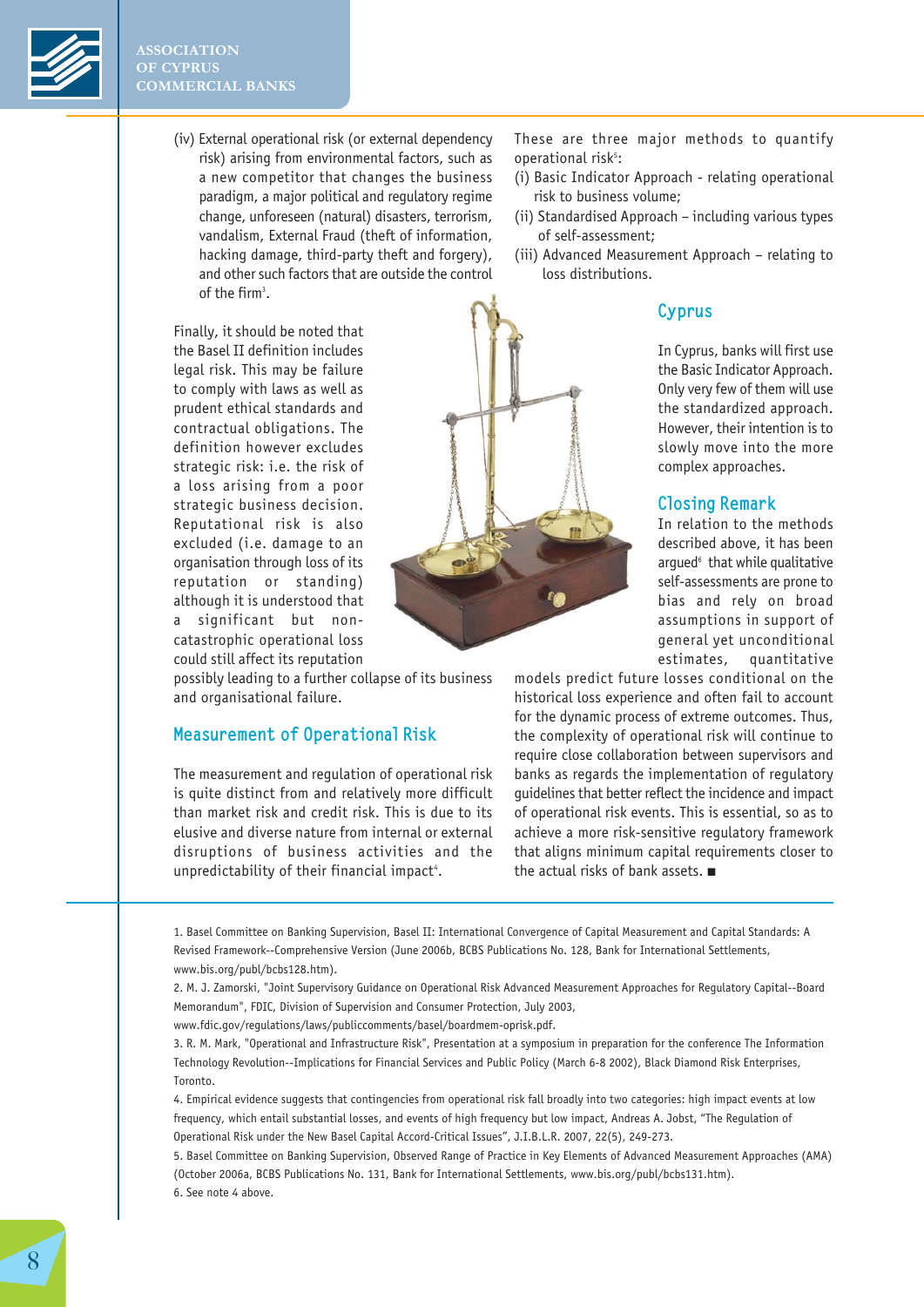

# "Contactless" card payments let buyers… "Tap and go"

Contactless (branded by Visa as "Visa Paywave" and by MasterCard as "Paypass") is set to be the next big thing in the card industry since European card issuers generally agree that the payment card market has reached a high level of maturity and the current levels of growth can only be maintained through expansion into new market segments.

and a specially adapted POS terminal without the card having to be inserted or swiped at the terminal. In fact, consumers don't even need to hand over their card to the merchant. They just wave or tap the card in front of the POS and can authorize payments up to an amount (set around \$25 max. in the US) without the need for entering their PIN or signing the



Loucas Christofides Manager, Card Services Marfin Popular Bank



merchant receipt.

In Europe, the maximum authorization amount is again up to the card issuer but for security purposes, the amount is usually limited for low value transactions of up to 15 euro per transaction and an off-line limit of 50 euro. The contactless cardholders can authorize up to 10 contactless transactions in a row. If they make ten contactless transactions in a row, on the 11th transaction they will be asked for their PIN at the POS terminal for security purposes. Thus, the maximum pin-less risk exposure for a contactless chip cardholder is 150 euro (10 transactions X 15 euro).

There is a common interest amongst banks that all players would benefit from increasing the size of the consumer payments playing field by driving down average transaction values through a true "cash displacement" product.

Cash may be inconvenient and inherently insecure but until today, cash has been the only realistic option for our low value payments. The alternative is "Contactless" payments.

Contactless payment is a change to the way debit or credit card payment is handled when making a purchase. Contactless payment transactions require no physical connection between the card (EMV chip card) and the checkout POS device. Instead of "swiping" or "inserting" a card, the contactless card is tapped on or held within 3 cm of a POS machine that reads the card.

Payments are securely exchanged between a chip card

Contactless payments are ideal for high volume retail environments such as newsstands, convenience and express stores, fast food restaurants, sandwich shops, coffee shops and pubs, vending machines, parking places, ticketing, express lanes, road tolls, taxis and definitely, metro transport systems.

As with every payment method, there are certain pros and cons that need to be considered before an issuer switches to contactless card technology:

- Benefits for consumers: fast, convenient, and secure, reduced queues, less cash in hand
- Benefits for retailers: quicker service, reduced queuing, easy to implement, less staff errors in payment collection, higher volumes, protection from losses and fraud, less cash collection, competitive advantages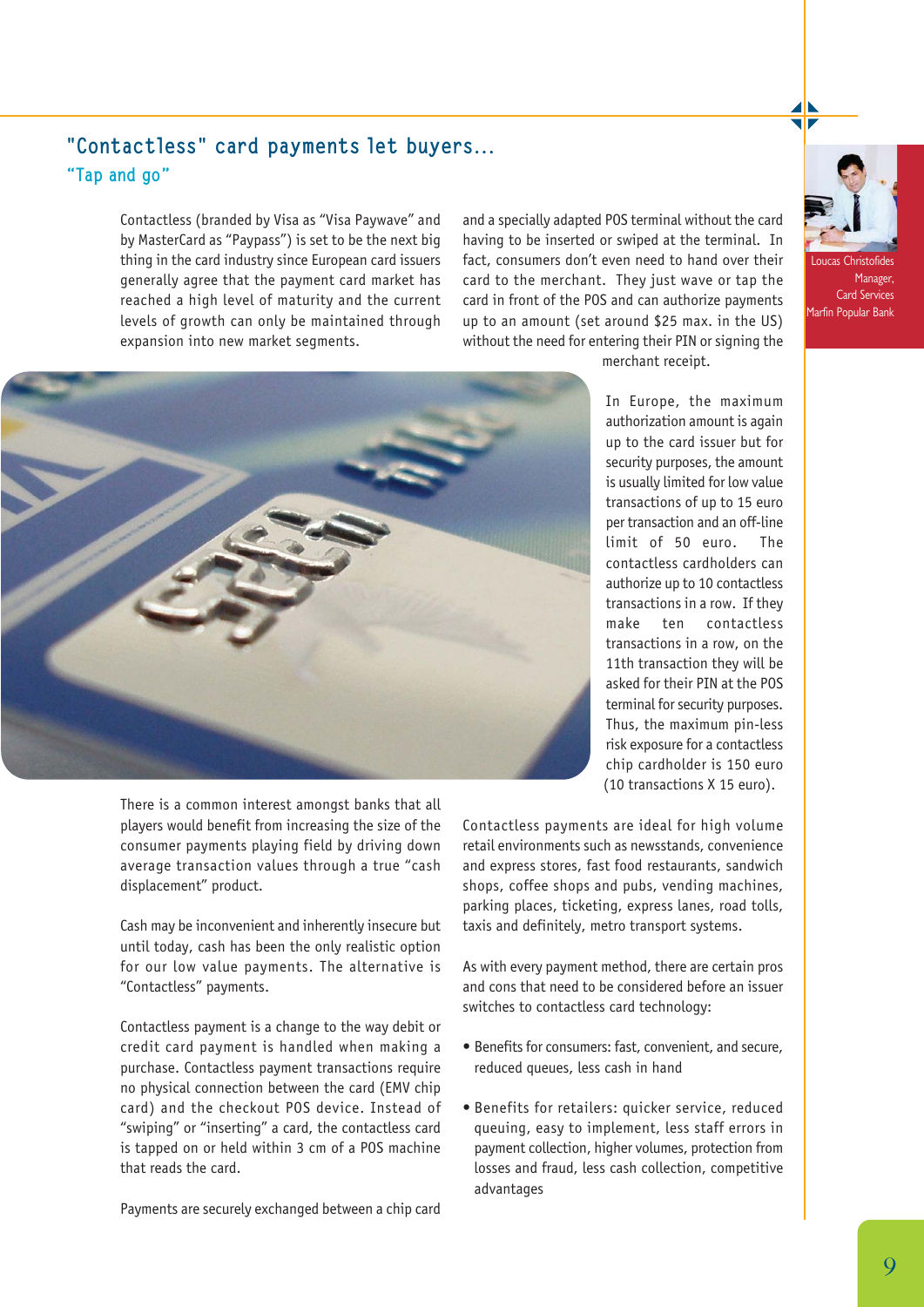

• Disadvantages: acquirer's high infrastructure cost, need for new POS terminals, existing cards not accepted since contactless cards have an internal antenna affixed

A recent report by market analyst Datamonitor estimates the market for contactless payments to be around \$226 billion a year. Cash payments of \$25 or €15 and under in six key sectors (gas purchases, convenience stores, fast food, bars, nightclubs, and vending machines) totalled \$724 billion in the United States in 2006, the most recent figure available.

At the end of the first quarter of 2007, more than 11 million contactless cards were in circulation under the Visa, MasterCard, and Amex brands. A growing number of merchants in the US, including selected 7-Elevens, CVS pharmacies and McDonalds, have recently started to accept contactless cards.

Card issuers are also beginning to extend the technology past the corner grocery store. Citibank and MasterCard recently began testing the use of contactless cards at some New York subway stations, allowing trial participants to pay for subway fares by using their contactless cards.

And consumers may, in the future, forego plastic cards altogether. Chase recently tested its "blink technology" on mobile phones. "The more convenient it is to make a payment, the more apt you are to use that form of payment," says Curtis Arnold, publisher of Card Rating magazine.

But consumer advocates worry that the technology raises new security and safety concerns, particularly since cardholders often do not have to sign for purchases. Issuers say that the same liability and fraud protection applies to contactless cards as to regular credit cards. "Our base promise to our cardholders is that they are always protected, no matter what," says Scott Rau, a senior vice president with Chase.

In the UK, further to the extremely successful "Oyster" contactless card at the London Metro transport system, contactless is being introduced on many payment cards from Autumn 2007 in London and in London based retailers, followed by a gradual rollout across the UK. This feature is to be used for transactions of £10 or under. Industry estimates suggest that in the UK, over 5 million contactless cards will be issued by the end of 2008, and that they will be accepted by at least 100.000 merchants.

In Cyprus, Banks are still some time behind from introducing contactless payments. A necessary step, however, to this end was the introduction, in 2007, of the EMV Chip cards and the gradual replacement of the POS readers with EMV-enabled ones. This process is expected to be completed by the end of 2008, early 2009, at which time, JCC, the national acquirer and the Banks, may start considering a move towards contactless payments.

In the meantime and bearing in mind that Cyprus does not have high usage mass transit systems (busses, trams or undergrounds), that are the usual targets for contactless payments due to the high importance of transaction speed, JCC made its tactical move on the "war against cash" by introducing the JCC Express payment system. Through this, for card payments of up to £10 ( $€17$ ) at participating merchants, there is no need for the customer to sign the receipt. "JCC Express" is Cyprus' method to promote low-value card payments and participating merchant categories include kiosks, newsstands, movie theatres, bakeries, dry cleaners, DVD rental stores etc.

At present, the slightly "slower" JCC Express payment system is quite effective for low value transactions, especially in fast food and other similar outlets around the country. ■

There is an internationally recognised logo for contactless payments known as "the ripple", which cardholders should look for on their cards.

The internationally agreed acceptance mark is located at the most effective part of the contactless POS reader, indicating where the cardholders should hold their card.

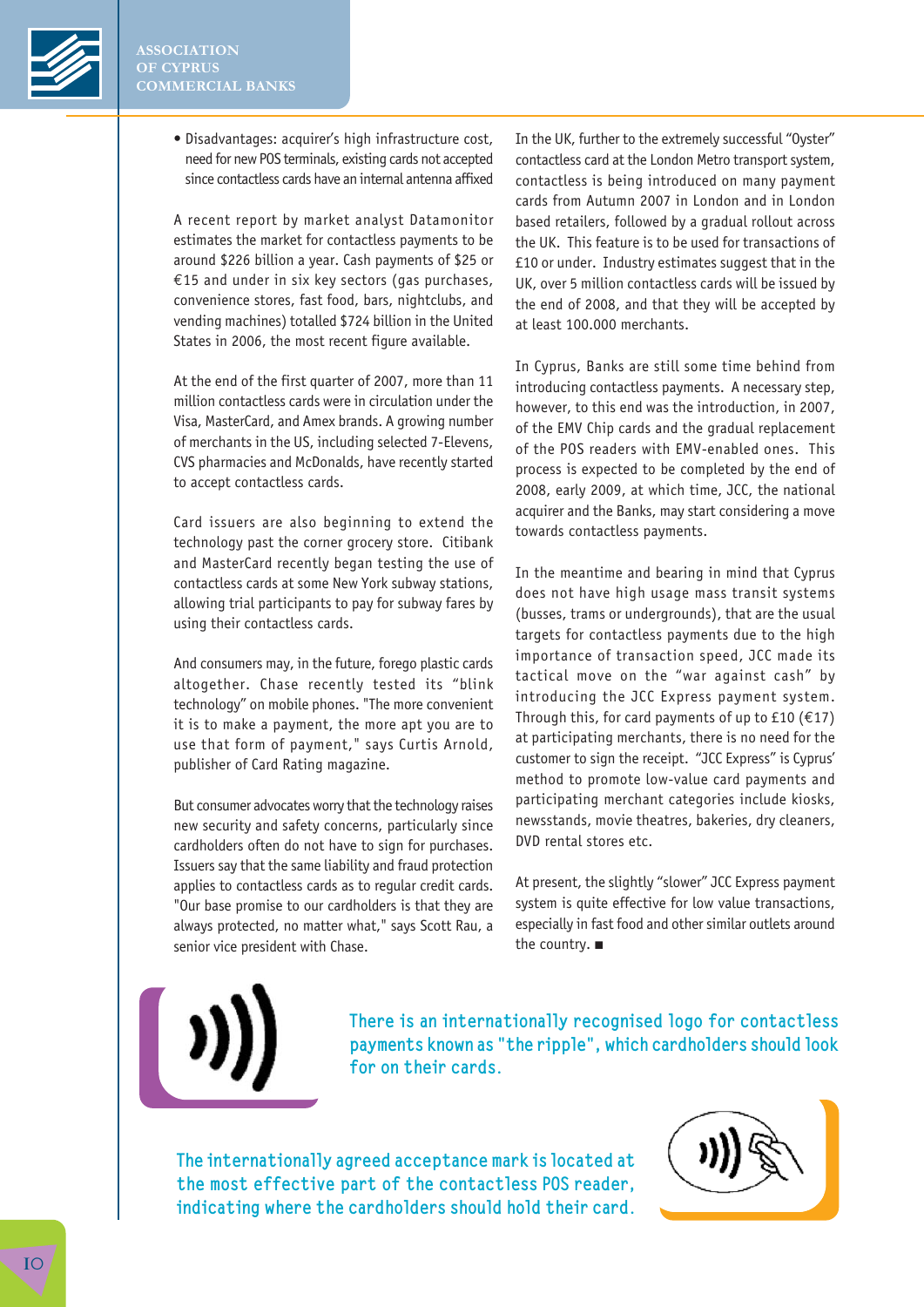# What is 360 degree Assessment Group Human Group Human

360 Degree Assessment is a process by which a company collects detailed, confidential, anonymous feedback covering a broad range of competencies for its managers by using a variety of rating sources.

The 360 degree term refers to the fact that evaluation on each participant is sought from all angles – boss, peers and subordinates in addition to self. The process involves a participant evaluating himself against a set of criteria with the participants supervisor, peers and subordinates conducting the same evaluation about the participant. Bank of Cyprus Plc uses 360\_degree assessment for development purposes for its managers at all levels. In essence, the feedback offers a unique opportunity to managers to discover how their colleagues perceive and are impacted by their behavior.

During the feedback session the facilitator from the HR Division and the participant discuss strengths and areas of improvement and draw up a personal development plan based on the areas of improvement.

## Benefits of 360 Degree Assessment:

Benefits to the participant include an identification of personal development needs and the mechanisms to change their managerial and personal behavioral styles. To the company, benefits include a picture of organizational development needs, improved communication between managers and their colleagues and encouragement of a culture of open feedback. It also raises consciousness on issues which relate to managers' effect on people and to their personal effectiveness and attitudes.

### **Procedure:**

A mixture of about twelve to twenty people fill out an anonymous online feedback questionnaire that asks questions covering a broad range of workplace competencies like knowledge, abilities, behavior, etc These questions are measured on a rating scale. The person receiving feedback also fills out a self-rating survey that includes the same survey questions that others receive in their forms.

The questionnaire that is used contains questions that are rated on a 5 point scale. These items measure different dimensions of job performance like leadership, organization & planning, problem solving & analysis, teamwork, persuasion, customer service, selfdevelopment and business development. The

Questionnaire includes 54 questions and the amount of time to be completed is estimated to 20 minutes. The whole procedure is computer based and all the information is collected and analyzed from the software and therefore anonymity of participants is ensured.

Resources Division BANK OF CYPRUS PLC



There are four steps for the procedure as follows:

- 1. Raters Selection: The participant has to choose a number of co-workers that will asses him from the three categories of raters (manager, peers, and direct reports). More specific, from each of the categories 'peers' and 'direct reports' he must choose at least three raters and from the category of 'managers' at least one. Then the HR department randomly chooses the remaining raters in each category in order to have minimum twelve and maximum twenty raters.
- 2. Complete the questionnaire: Raters receive an email with all the instructions and information they need, in order to visit the homepage of the appraisal system and complete the questionnaire.
- 3. Develop and Distribute Results / Development Plan: When all the raters submit their questionnaire, the system automatically tabulates the results and presents them in a format that helps the feedback recipient create a development plan. Individual responses are always combined with responses from other people in the same rater category (e.g. peer, direct report) in order to preserve anonymity and to give the employee a clear picture of his/her greatest overall strengths and weaknesses.
- 4. Follow Up: The feedback report and the development plan are also shared with the employee's supervisor who is responsible for its implementation and the performance review which follows.

The 360 Degree Appraisal is used every 2-3 years in order to assess the participant's performance improvement.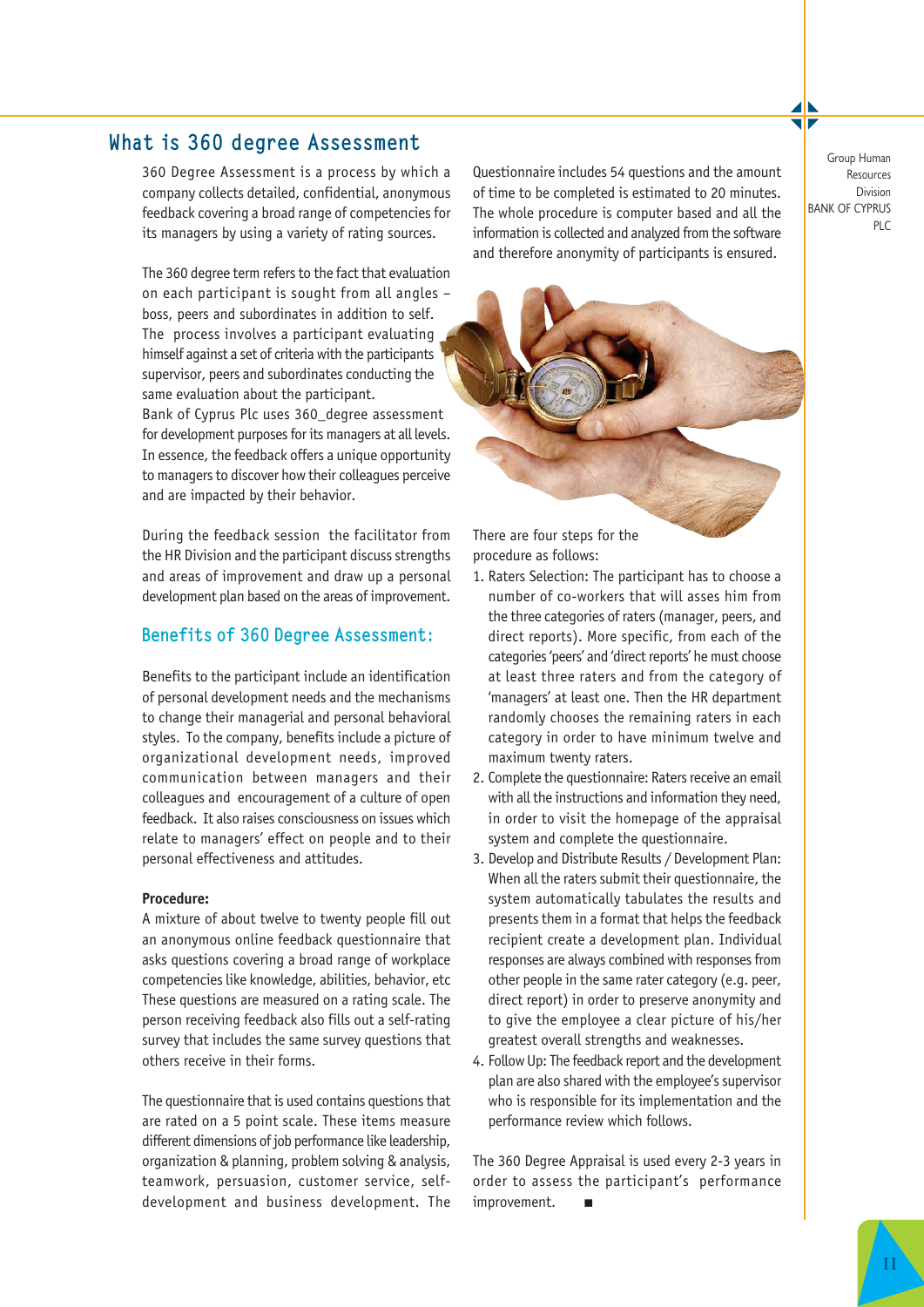



Stephie Dracos Director General Insurance Association of Cyprus

## Solvency II: EU leads the way in insurance regulation

## Towards a comprehensive strategy of risk management

TThe European directive proposal known as Solvency II was finally launched in July 2007. In its official announcement the proposals are described "as a ground breaking revision of EU insurance law designed to improve consumer protection, modernise supervision, deepen market integration and increase the international competitiveness of European insurers. Solvency II constitutes a long-awaited measure expected to overhaul and modernise insurance law across the European Union".

The initiative was welcomed by CEA the european insurers federation who acknowledged the need to modernise and expand Solvency requirements, noting that a true risk-based economic approach and supervisory harmonisation will be central to the success of the proposal. It is a fact that in developing the directive proposal the European Commission and CEIOPS have been transparent allowing for an open consultation with all stakeholders. It therefore comes as no surprise that the proposals were well received as a step forward in european insurance regulation that may set the regulatory benchmark for the rest of the world. That said, it must also be noted that there are areas the industry believes that the framework directive needs further work.



The Commission's proposals, which if endorsed by the European Parliament and the European Council will take effect in 2012, seek to harmonise insurance practice with the changing economic environment, by obligating insurers to take account of all types of risk to which they are exposed. They are also expected to manage this diversified range of risks more effectively.

At present solvency requirements only cover insurance risks whereas upon implementation of the Solvency II proposals, Insurers would be required to have sufficient capital to meet a wide variety of risks which, insurers face as a result of their operations. These include market risks, e.g. a fall in the value of the insurer's investment, credit risk e.g. when debt obligations are not met, operational risks e.g. malpractice or systems failure. Even though these types of risks pose threats to insurers they are not covered by current solvency rules.

Under Solvency II insurers must allocate resources to identify and measure risks while providing the appropriate systems for good risk management. For the first time insurers must have regard and rely not only on historical data but also on trends and future developments such as new business plans or the possibility of catastrophic events that might affect their financial standing. Insurers would then have to assess their capital needs of all potential risks by means of the "Own Risk and Solvency Assessment".

Through the proposals, Brussels is confident that the sophisticated solvency requirements would greatly help

> to ensure insurance undertakings can absorb and survive otherwise ruinous shock losses.

The proposal, which effectively abolishes 14 existing directives replacing them with a single one, paves also the way for consolidating the european insurance market by promoting supervisory harmonisation. The supervisory process changes so that problems can be detected at an early stage and before companies find themselves in serious trouble.

The focus of supervisory work is shifted from mere compliance monitoring and capital adequacy to evaluating company risk exposure and their risk management and governance systems.

Through Solvency II, it is expected that the different regulatory requirements across EU, which ultimately undermine the Single Market, will be replaced ensuring a level playing field and a uniform level of consumer protection while fostering and imposing greater cooperation among national supervisory authorities.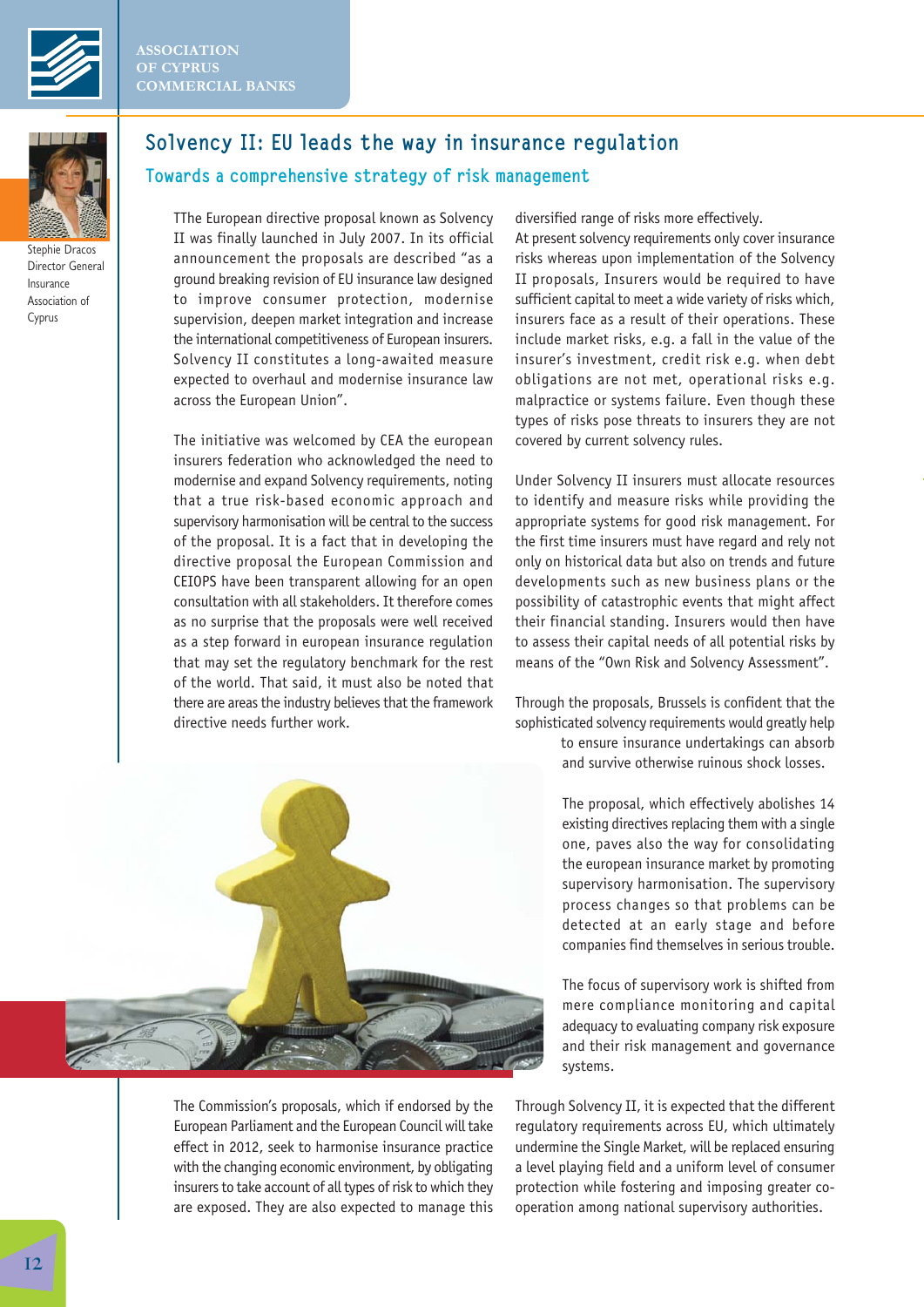The new system introduces a new and more appropriate way of supervising insurance groups with cross-border operations. Through the concept of the Group Supervisor in the home country, in close cooperation with competent national authorities, a more streamlined approach that would recognise the economic realities of such group is adopted.

There are also proposals that allow groups under certain conditions to use group capital to support part of a subsidiary's Solvency Capital Requirements. This would enable such groups to operate a more efficient capital allocation strategy for the benefit of both the enterprise and the policyholders.

The Insurance Association of Cyprus works with CEA, who has been involved in the Solvency II debate as an active participant from the beginning, to ensure that the new regime provides incentives for good risk management and delivers an economic risk based framework that fosters transparency and enhanced supervision. It will monitor developments and work for the successful implementation of the Solvency II in the Cypriot market ensuring, in every sense the readiness of the industry to work under the new regulatory framework and respond effectively to this new challenge. ■

Note: CEIOPS= Committee of European Insurance and Occupational Pensions Supervisor

## Latest developments of the CSE



Stock exchanges, which traditionally were slow to changes, are now responding with great alacrity. The catalysts for change are the increasing demands from the users of the exchanges and the enforcement of new legislation and regulations. The users, some of which are very large and powerful financial institutions, are now demanding better liquidity and transparency of trade execution at lower cost.

As barriers to entry have fallen the exchanges have to become more competitive. Increasing competition, which is extended beyond national borders, has spawned a flurry of consolidations. In addition, Exchanges are implementing wide programmes for regional co-operation. Furthermore, the European Exchanges are facing with the additional task to

harmonise their national legislation with the EU Directives in achieving the aim to create a true pan- European financial market, subject to the same rules and regulations.

The Cyprus Stock Exchange (CSE) is obliged to continue to operate successfully in the new financial environment, even on a non for-profit basis, as CSE is still a Corporate Body established by law. Towards this direction, the CSE has successfully fulfilled the implementation of its previous strategic plan. The Exchange aimed primarily for the further development of listed companies and of the economy of Cyprus in general, and also at accomplishing the effort to play an important role in the region, through

enhanced competitiveness, alliances, synergies and economies of scale.

Within this framework, the CSE proceeded to the necessary regulatory adaptation and compatibility, for implementing all relevant EU Directives and for its harmonisation to international new developments. The CSE has introduced a robust IT and communications infrastructure and also introduced the code of Corporate Governance in the market. The Exchange proceeded to a market segmentation in accordance with new criteria based on quality and quantity, it adopted FTSE's sectoral classification system and it has completed a business process re-engineering, in accordance with the market needs.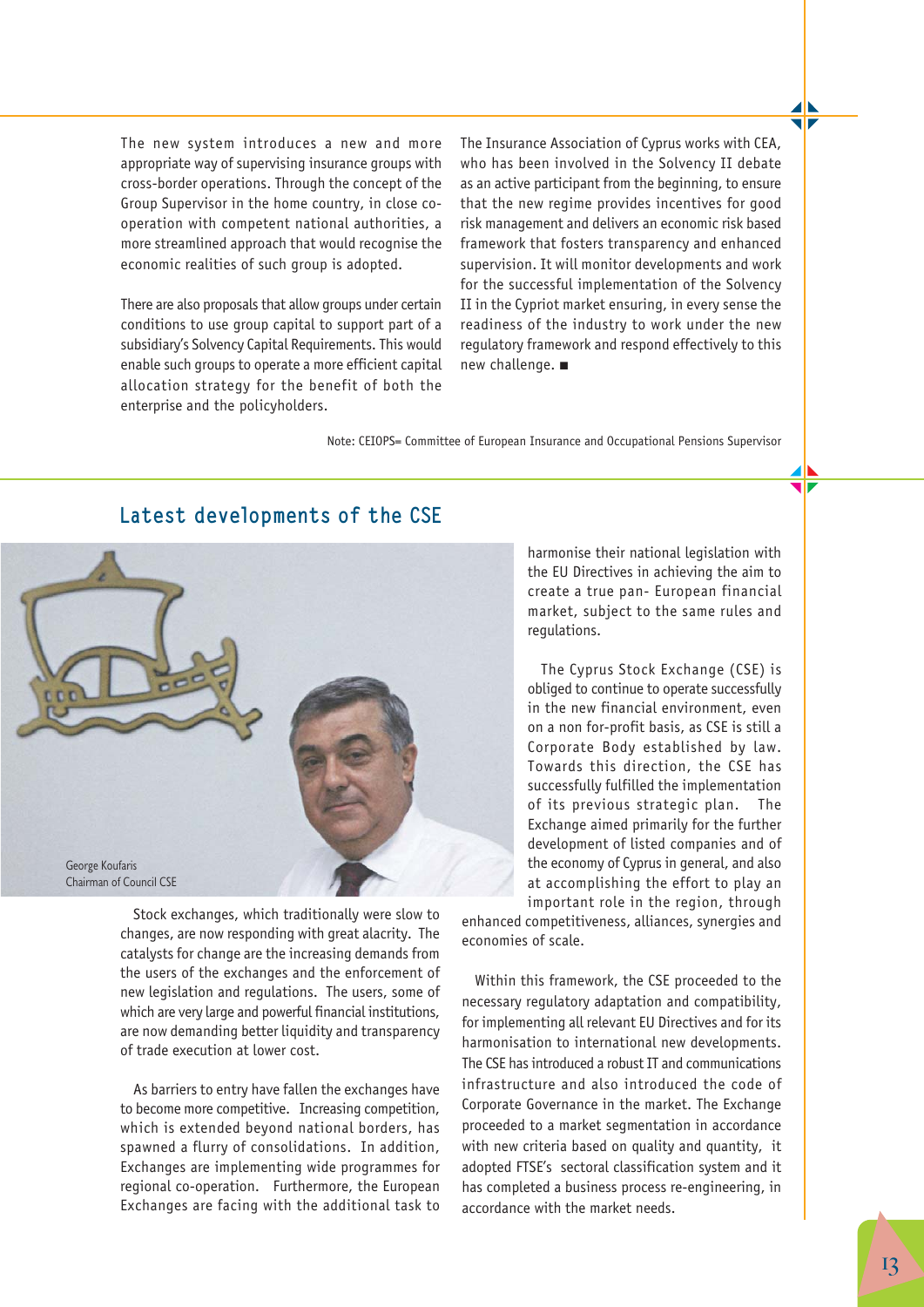

The most important and innovative project was the accomplishment of the common platform between the CSE and the Athens Exchange (Athex), which was launched on the 30 October 2006. The CSE has implemented, within a relatively short period, a common technological infrastructure to that which is used by the Athens Exchange, in a cost – effective mode. The CSE, through this co-operation retained its autonomy, managed to attract international investors' visibility and also part of liquidity, which is directed to emerging markets, by providing low - cost investment and operation. An increased choice of products was offered to CSE and ATHEX members, investors and also an improved market value is also offered for listed companies that eliminates the need for secondary listing in larger markets.

Through the common trading platform, the CSE accomplished the following legal, regulatory and procedural adaptations/ innovations, in the market:

- Creation of a Counterparty Risk Management Fund.
- Establishment of the framework for the operation of custodians, in the Cypriot capital market.
- Establishment of a regulatory framework for remote members (removal of barriers to entry).
- Adoption of Euro for stocks trading, clearing and settlement, 15 months before Cyprus' acceptance into Eurozone.
- Extension of market trading hours, closer to these of major European markets.
- Fine tuning to international settlement standards.

Among the positive results which are derived from the operation of the platform, is the fact that this, had a positive impact on international investment community and that the visibility of the Cyprus market was enhanced significantly. It should be noted that at present, ten members operate remotely from Athens and twelve custodians are providing their services, also remotely. It should also be emphasised that the foreign investors shares ownership, has increased from 4% to about 10%, at the end of 2007.

The Council of the Exchange places great emphasis on the further development of regional co-operation, with the purpose of exchanging useful information, know-how and experiences with other Exchanges, to attract international liquidity, to provide access to market participants and also to exploit opportunities and benefits from economies of scale and synergies. The CSE has already developed co-operation with a number of regional Exchanges.

Cyprus, as an E.U member – state, can act as a bridge between the Exchanges of the Middle East area and E.U. There is potential scope for development of business among the regional capital markets, regarding issues such as cross-border activity, dual listings and through exploiting the benefits which are offered through the Common Platform. More specifically, regarding double listings, listed companies can benefit through:

- Access to international institutional funds through the Common Platform
- Access to Eurozone

The CSE can provide expertise, know – how and support to other Exchanges in the region, that would have a desire to harmonize their practices, to those of the E.U. directives and principles. It should also be mentioned that Cyprus offers a very favorable tax treatment, for companies and investors. Since 1st May, 2004, all capital restrictions have been lifted. Any foreign citizens and entities (EU as well as non –EU) are allowed to acquire up to 100% of companies listed on the Cyprus Stock Exchange, with no restrictions.

The CSE is at present, in a state of constant vigilance in order, on the one hand to make full use of opportunities in our region and on the other, to tackle the enormous challenges of competition. The CSE vision is to become the top exchange in the region and a leading specialist exchange. We are working in a systematic, organized and strategic way, to accomplish it. The CSE has already decided about the strategic initiatives that should be followed. The focus is on niche markets regarding new listings. The CSE is also at the final stages of introducing derivatives products and a semi – regulated market. With the purpose of sustaining its competitiveness, the CSE has recently introduced a new pricing policy, is focusing on a continuous simplification of procedures and its associated legislation, and is placing new important tools in the market, such as the omnibus accounts, the securities lending, the market makers. Furthermore, for the next couple of years, the CSE will significantly increase its efforts regarding regional exchanges' alliances and for its adequate visibility, through promotion to international investors and market participants.

In general, the CSE is undertaking many initiatives with a view to enhancing the standing, credibility and visibility of the CSE. We are convinced that the CSE has a promising future and good prospects. We are optimistic, that we will manage to make full use of these prospects. We intent to prove that there is room for small regional exchanges to operate efficiently and effectively. ■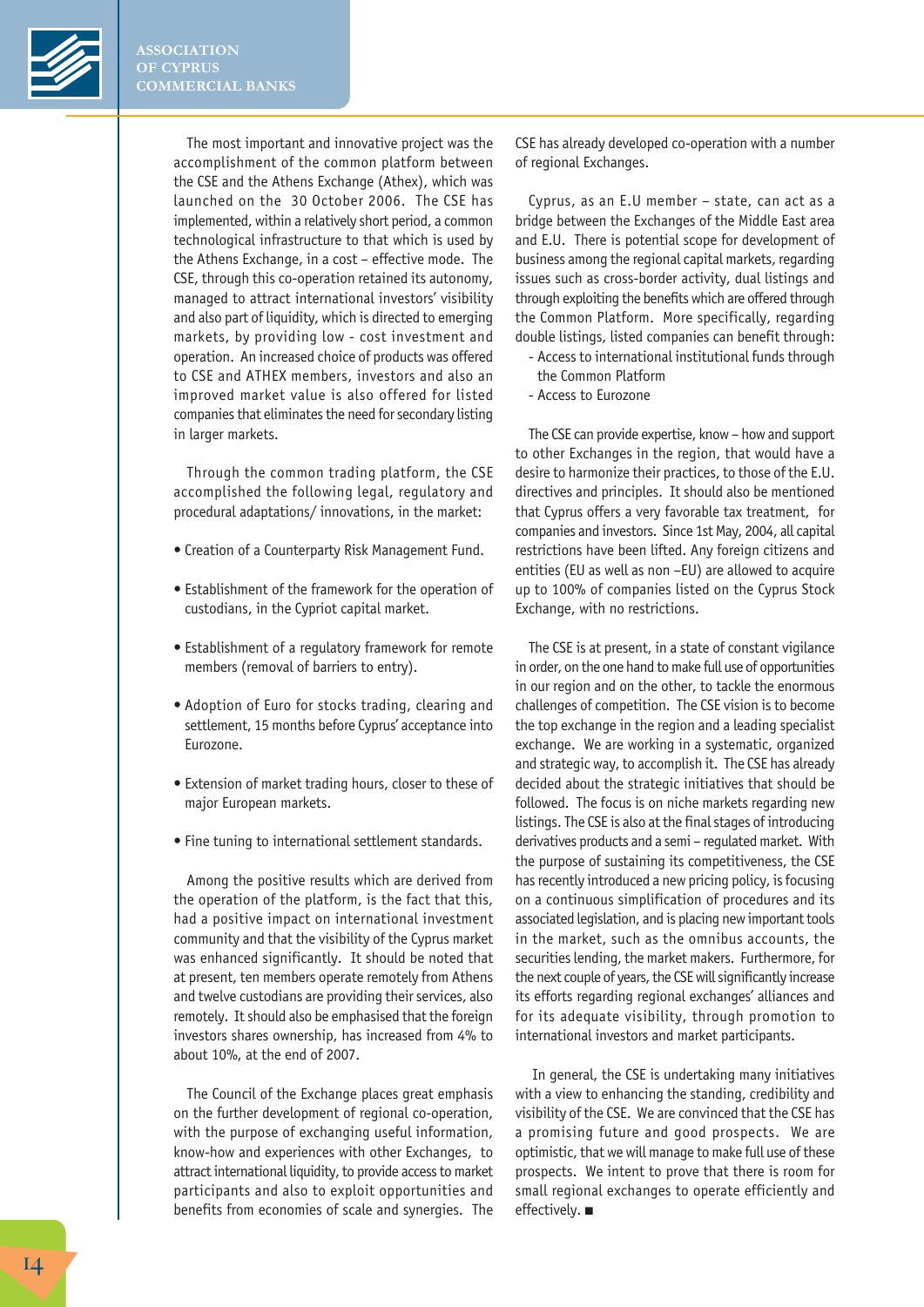

# Are you losing business because you don't take credit cards over the Internet?

By using JCCGATEWAY you can start accepting credit cards on your website! We have made the process of accepting credit cards over the internet one of the easiest and safest available in the world.

## **ICCGATEWAY** includes:

• Online Credit Card Processing • Fraud Protection • Guaranteed Payment • Real-time Reports • Multicurrency Cardholder Billing • Fast, Reliable, Dedicated, Secure • Low rates and transaction fees • Accepts all Visa and MasterCard cards . Round the clock transactions

All transactions are processed using state-of-the-art Verified by Visa and MasterCard SecureCode authentication processes. This is a very strong protection against fraudsters and provides guaranteed payment.

## JCCGATEWAY is simple to intergate and easy to use.

JCCGATEWAY comes wth all the features you will need to automate credit card processing, and gives you the control you need to track payments.

Easy to integrate with an existing merchant site. You just re-direct the "BUY NOW" page to the JCC Payment Gateway and the payment process takes place in the background, without requiring further coding changes to the merchant site.

The JCC Payment Gateway includes powerful administration facilities for merchants. They can log-in to view their transactions, print reports and statistics and perform manual sales and returns.